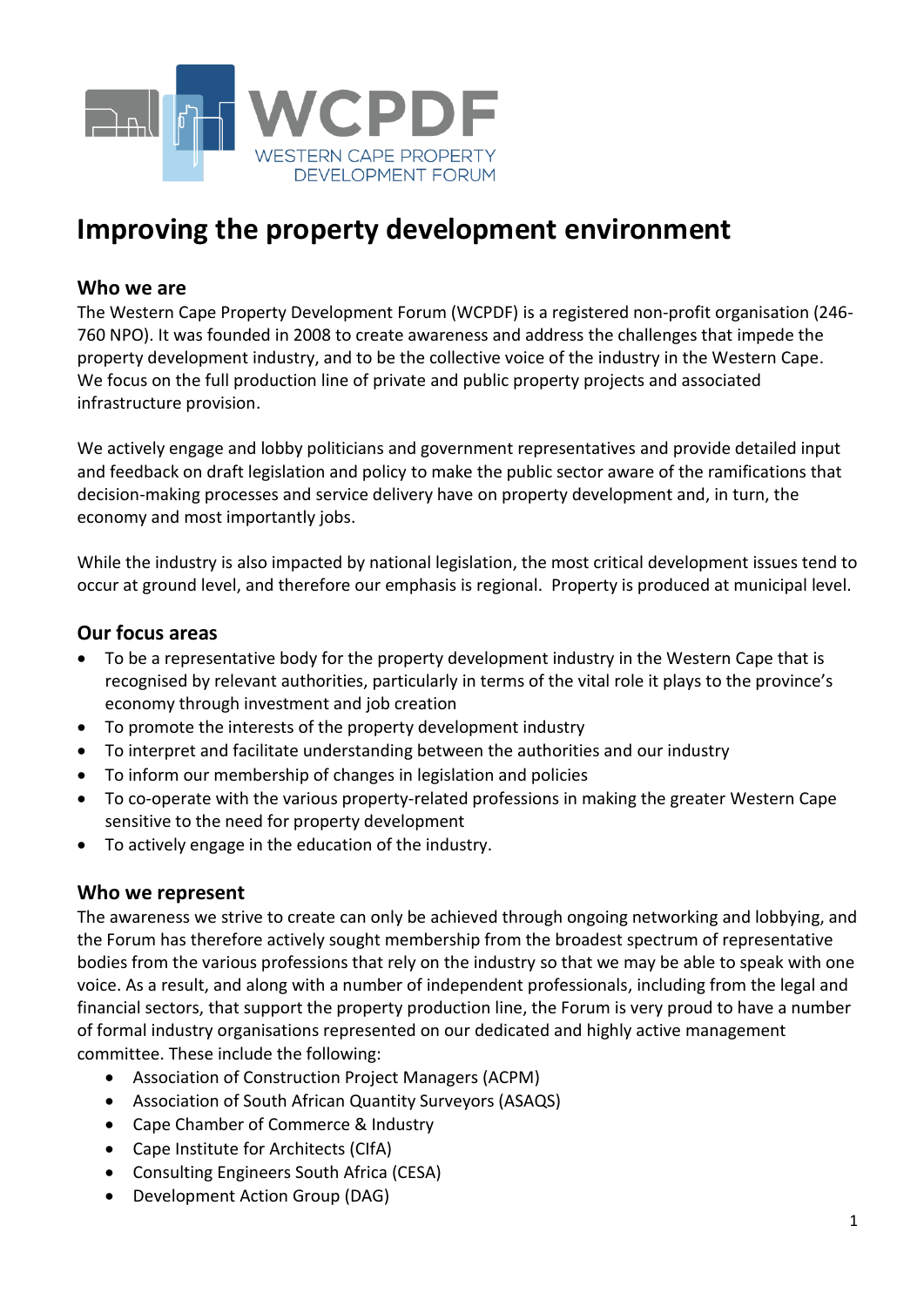- Green Building Council of South Africa (GBCSA)
- Master Builders Association (MBA) Western Cape
- South African Association of Consulting Professional Planners (SAACPP)
- South African Council for the Project and Construction Management Professions (SACPCMP)
- South African Council for Planners (SACPLAN)
- South African Federation of Civil Engineering Contractors (SAFCEC)
- South African Institute of Black Property Practitioners (SAIBPP)
- South African Institution of Civil Engineering (SAICE)
- South African Planning Institute (SAPI)
- South African Property Owners Association (SAPOA)
- Urban Design Institute of South Africa (UDISA)
- Wesgro
- Youth in Property Association (YIPA)

## **Our active workgroups**

From among this dedicated group of non-executive volunteers, a number of currently active industry workgroups engaging with high-ranking officials at municipal, regional and national government levels include the following:

- Construction Alliance South Africa (CASA) $<sup>1</sup>$ </sup>
- Development contributions (DCs) and bulk infrastructural capacity
- Development finance
- District plan engagement and the "Purple Turtle"
- Engineering guidelines and standards
- Environmental and heritage management
- General transportation crisis
- Inclusionary housing (IH)
- Internship programme
- Media, communications, sponsorships, memberships and scholarships
- NHBRC

 $\ddot{\phantom{a}}$ 

- Planning legislative status
- Procurement (RFPs, Public Tenders, Built Environment professionals and contractors)
- WCPDF Annual Conference and events
- Western Cape Government Economic War Room: Fixed capital & property development sector

# **Links to other organisations**

Among a number of other achievements, we are proud of the fact that the WCPDF was instrumental in the creation of the Western Cape Government (WCG) Economic War Room, set up under the Office of the Premier of the Western Cape Government, Alan Winde. This led to the property development and construction sector being included in the WCG's five economic areas deemed to be those most crucial to kickstarting the provincial economy and creating much-needed jobs.

The WCPDF was also one of the founding members and one of only two regional bodies to be included in the Construction Covid-19 Rapid Response Task team, which lobbied government for the reopening of construction sites and unblock relief measures for the industry.

 $1$ In January 2021, the Construction Alliance South Africa (CASA) was formalised out of the original Construction Covid-19 Rapid Response Task Team in order to continue the work begun during 2020 to reopen construction sites during lockdown.